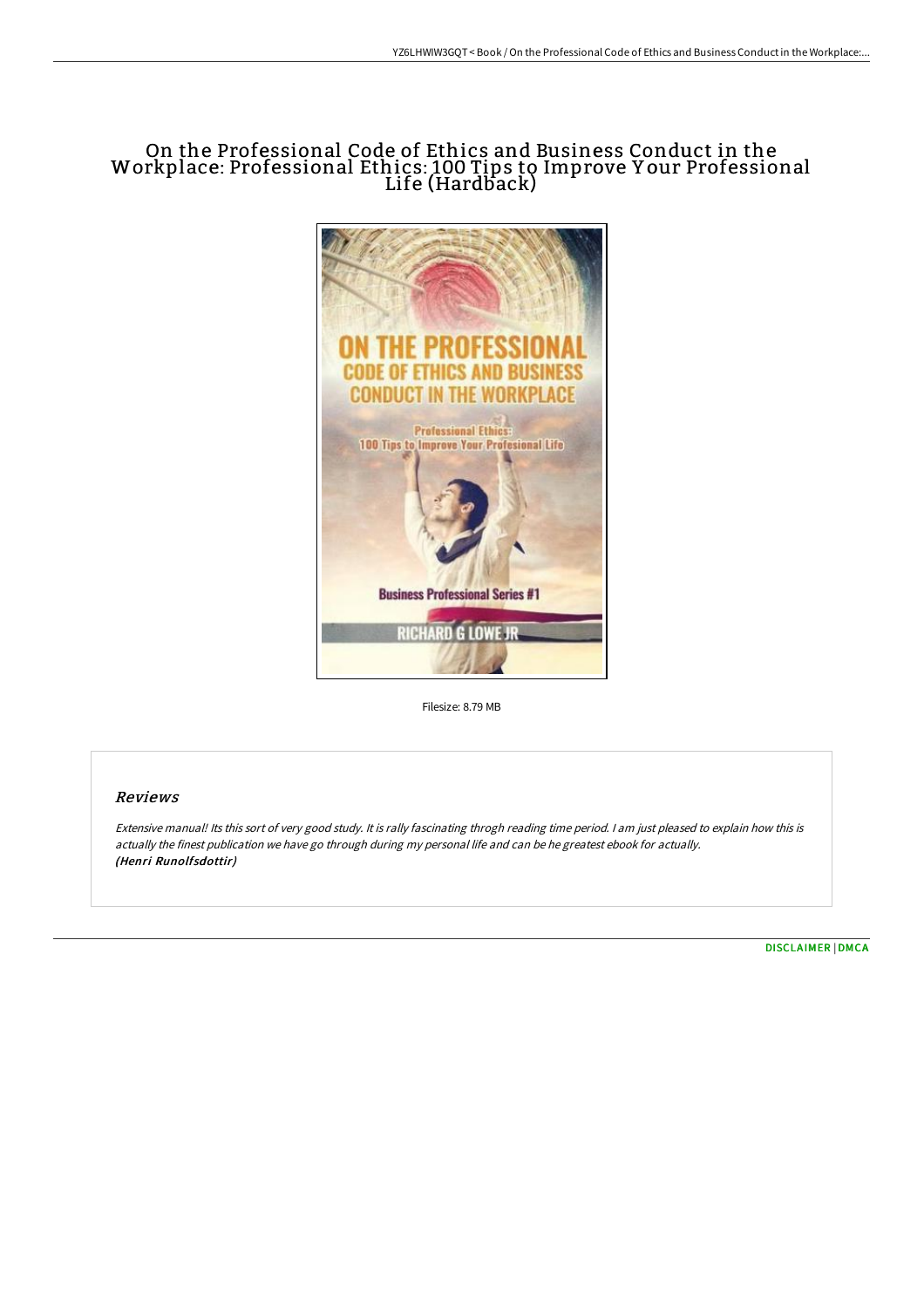## ON THE PROFESSIONAL CODE OF ETHICS AND BUSINESS CONDUCT IN THE WORKPLACE: PROFESSIONAL ETHICS: 100 TIPS TO IMPROVE YOUR PROFESSIONAL LIFE (HARDBACK)



To read On the Professional Code of Ethics and Business Conduct in the Workplace: Professional Ethics: 100 Tips to Improve Your Professional Life (Hardback) eBook, you should click the hyperlink under and save the document or have accessibility to other information which are highly relevant to ON THE PROFESSIONAL CODE OF ETHICS AND BUSINESS CONDUCT IN THE WORKPLACE: PROFESSIONAL ETHICS: 100 TIPS TO IMPROVE YOUR PROFESSIONAL LIFE (HARDBACK) ebook.

Writing King, 2016. Hardback. Condition: New. Language: English . This book usually ship within 10-15 business days and we will endeavor to dispatch orders quicker than this where possible. Brand New Book. Professional Business Ethics - Skyrocket Your Career Without Sacrificing Your Integrity As a moral and upright person, you might worry about the temptations of cutting corners, smudging a few details, or going behind a few backs to make it in today s cutthroat business world. But what if you could gain tremendous business success, without sacrificing ethics, brownnosing the boss, or sacrificing the most important things - family, friends and personal life? Yet in today s world, you must resolve ethical dilemmas in the workplace every single day. Do you report the coworker who used racially charged language just out of earshot of an African American employee? Should you refuse to work long overtime hours without additional pay - choosing between impressing your boss or being with your family? And what about useless meetings, using cell phones and texting on the job, or even viewing pornography from work computers? Your Integrity is Important Your own personal integrity is as important as your education or your skills in how well you progress through your career. You implicitly teach others how to act by example - your team will follow your lead and act as you act. By remaining professional at all times on the job, your team will get the message about to act as well. This applies regardless of your position; you can manage up as well as down the organization board. In other words, you train your boss, to a certain extent, by your own actions. For example, there is some value to occasionally putting in extra hours without compensation. but by always longer, you allow your...

Read On the [Professional](http://www.bookdirs.com/on-the-professional-code-of-ethics-and-business--1.html) Code of Ethics and Business Conduct in the Workplace: Professional Ethics: 100 Tips to Improve Your Professional Life (Hardback) Online

Download PDF On the [Professional](http://www.bookdirs.com/on-the-professional-code-of-ethics-and-business--1.html) Code of Ethics and Business Conduct in the Workplace: Professional Ethics: 100 Tips to Improve Your Professional Life (Hardback)